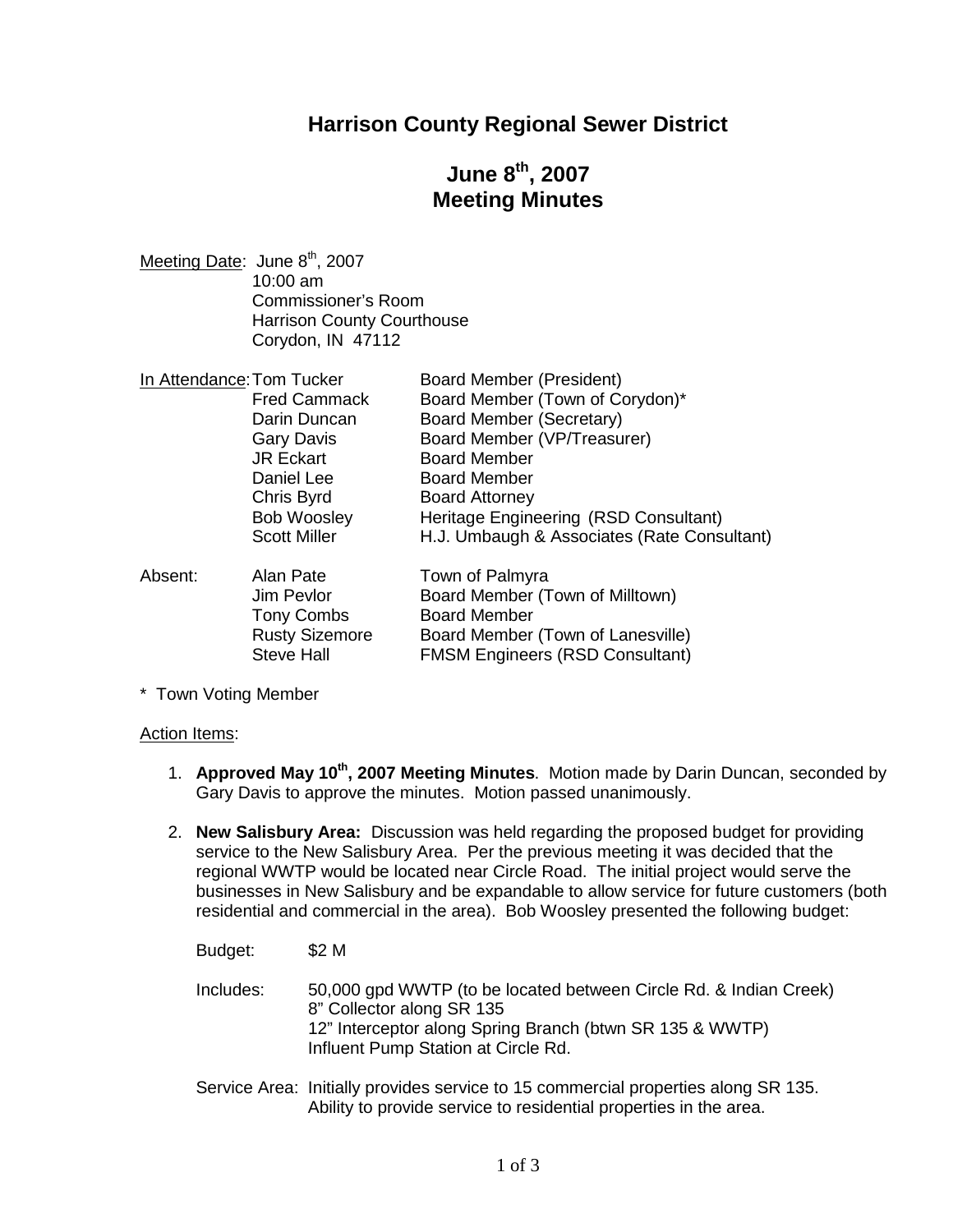Included as attachments to these minutes are the Project Details **(Attachment "A")** and a project map **(Attachment "B")**.

Discussion in the meeting was held regarding the possible rates and charges for customers. JR Eckart expressed a desire to keep the rate as low as possible to assist the residents, as well as businesses, in this part of County in having affordable sanitary sewer service. Discussion was also held that perhaps the District should consider more of a "blended" rate. Scott Miller advised the group that the operation and maintenance costs of the system should be considered prior to the establishment of rates and charges. Mr. Miller stated that if the Board had a rate in mind that they wish to stay within then his office could calculate this rate by "backing into" the amount of County funds that would be required to meet the desired rates. The Board requested that Mr. Miller proceed with calculation of the rates and charges that would be in effect given various funding levels from the County and potential other funding sources (i.e. grants, loans, etc.).

A motion was made by Darin Duncan and seconded by JR Eckart to allow the Board Chair to present a \$2M funding request to the Commissioner's. If other funding sources are secured the amount of funds required from the County would be reduced at that time. Motion passed unanimously.

Tom Tucker will present the project and proposed budget at the June 18<sup>th</sup> Commissioner's Meeting.

- 3. **Heritage/FMSM Invoice No. 13:** Motion made by JR Eckart and seconded by Gary Davis to approve Invoice No. 13 from Heritage Engineering. Motion passed unanimously.
- 4. **FMSM 205j Grant Invoice:** Motion made by Gary Davis and seconded by JR Eckart to approve their invoice. Motion passed unanimously.
- 5. **Hospital Update:** Plans have been submitted to IDEM and are awaiting approval. The Town of Corydon has returned their comments for revisions to the plans. The comments have been forwarded to the Hospital's engineer. Final plans shall be revised and submitted to the Town as soon as possible. Bob Woosley will follow with the engineer to determine the status of the revised plans.
- 6. **Stormwater Ordinance:** FMSM representatives were unable to attend the meeting due to a scheduling conflict.
	- The Board requested that Eric Wise (Plan Commission) be invited to attend any meetings held.
	- Mr. Chris Miller will serve as Farm Bureau's representative on the Stakeholders Group. Mr. Miller was in attendance at the meeting and stated he looks forward to participating in this endeavor.
- 7. **205j Grant Project:** Dan Lee updated the Board that the Quality Assurance Plan (QUAP) has been accepted and submitted to the State.
- 8. **Plan Commission:** On behalf of the Plan Commission JR Eckart requested that the District draft details of items they will be reviewing on Development Projects. He asked that District develop some form of checklist or similar document and submit this to the Plan Commission.